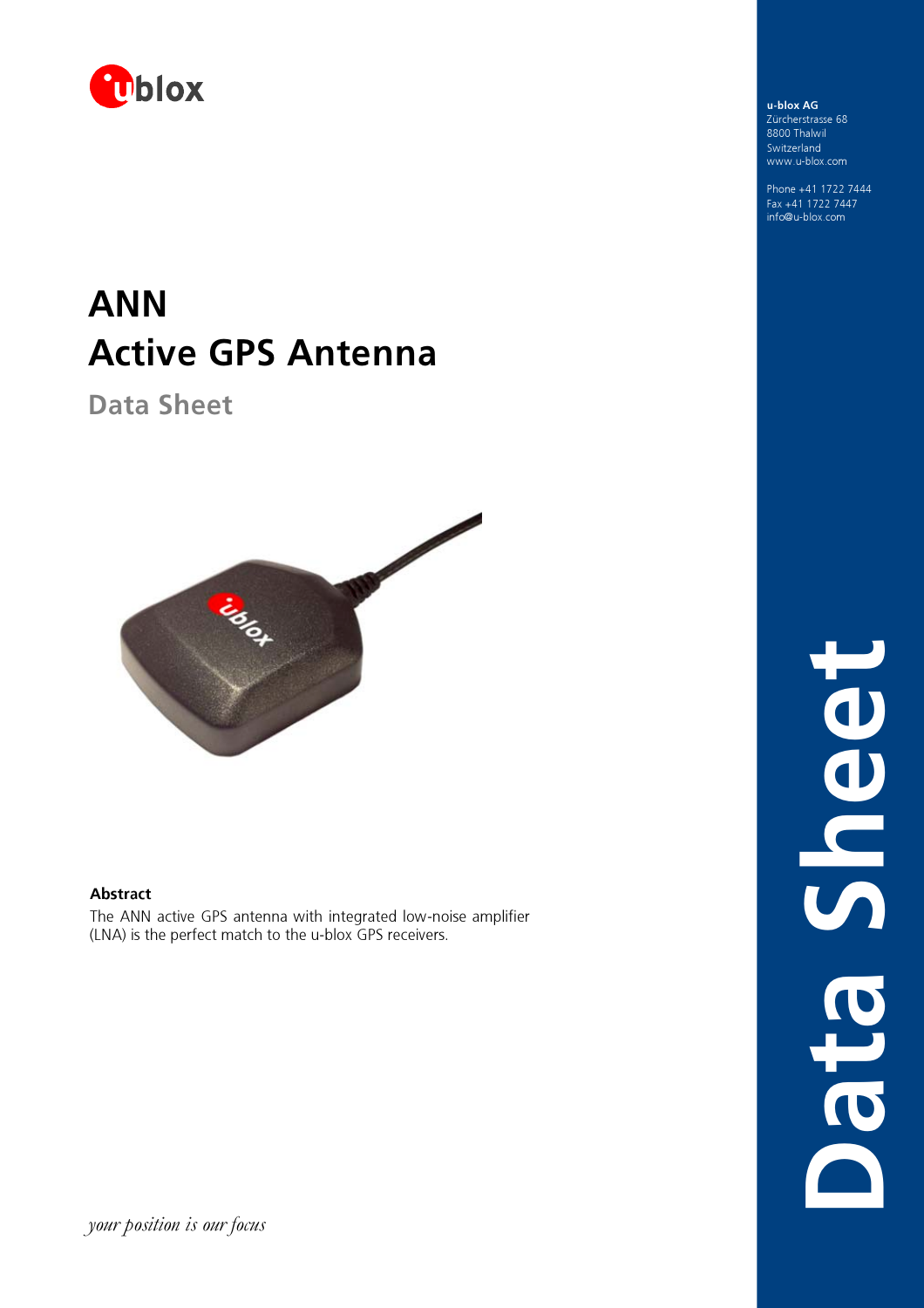

| <b>Title</b>      | ANN                |      |                             |  |
|-------------------|--------------------|------|-----------------------------|--|
| Subtitle          | Active GPS Antenna |      |                             |  |
| Doc Type          | Data Sheet         |      |                             |  |
| Doc Id            | GPS-X-02021-A      |      |                             |  |
| Revision<br>Index | Date               | Name | <b>Status / Comments</b>    |  |
|                   | 4. Apr 03          | GzB  | Released                    |  |
| A                 | 30. Oct 03         | GzB  | New support address in Asia |  |
|                   |                    |      |                             |  |
|                   |                    |      |                             |  |

We reserve all rights in this document and in the information contained therein. Reproduction, use or disclosure to third parties without express authority is strictly forbidden.

For most recent documents, please visit www.u-blox.com

The specifications in this document are subject to change at u-blox' discretion. u-blox assumes no responsibility for any claims or damages arising out of the use of this document, or from the use of modules based on this document, including but not limited to claims or damages based on infringement of patents, copyrights or other intellectual property rights. u-blox makes no warranties, either expressed or implied with respect to the information and specifications contained in this document. u-blox does not support any applications in connection with active weapon systems and ammunition, nor life supporting applications. Performance characteristics listed in this document are estimates only and do not constitute a warranty or guarantee of product performance.

The copying, distribution and utilization of this document as well as the communication of its contents to others without expressed authorization is prohibited. Offenders will be held liable for the payment of damages. All rights reserved, in particular the right to carry out patent, utility model and ornamental design registrations.

u-blox, the u-blox logo and ANTARIS are registered trademarks of u-blox AG. NavLox, FixNOW, EKF and Enhanced Kalman Filter are trademarks of u-blox AG. Other trademarks are property of the respective companies. Copyright © 2003, u-blox AG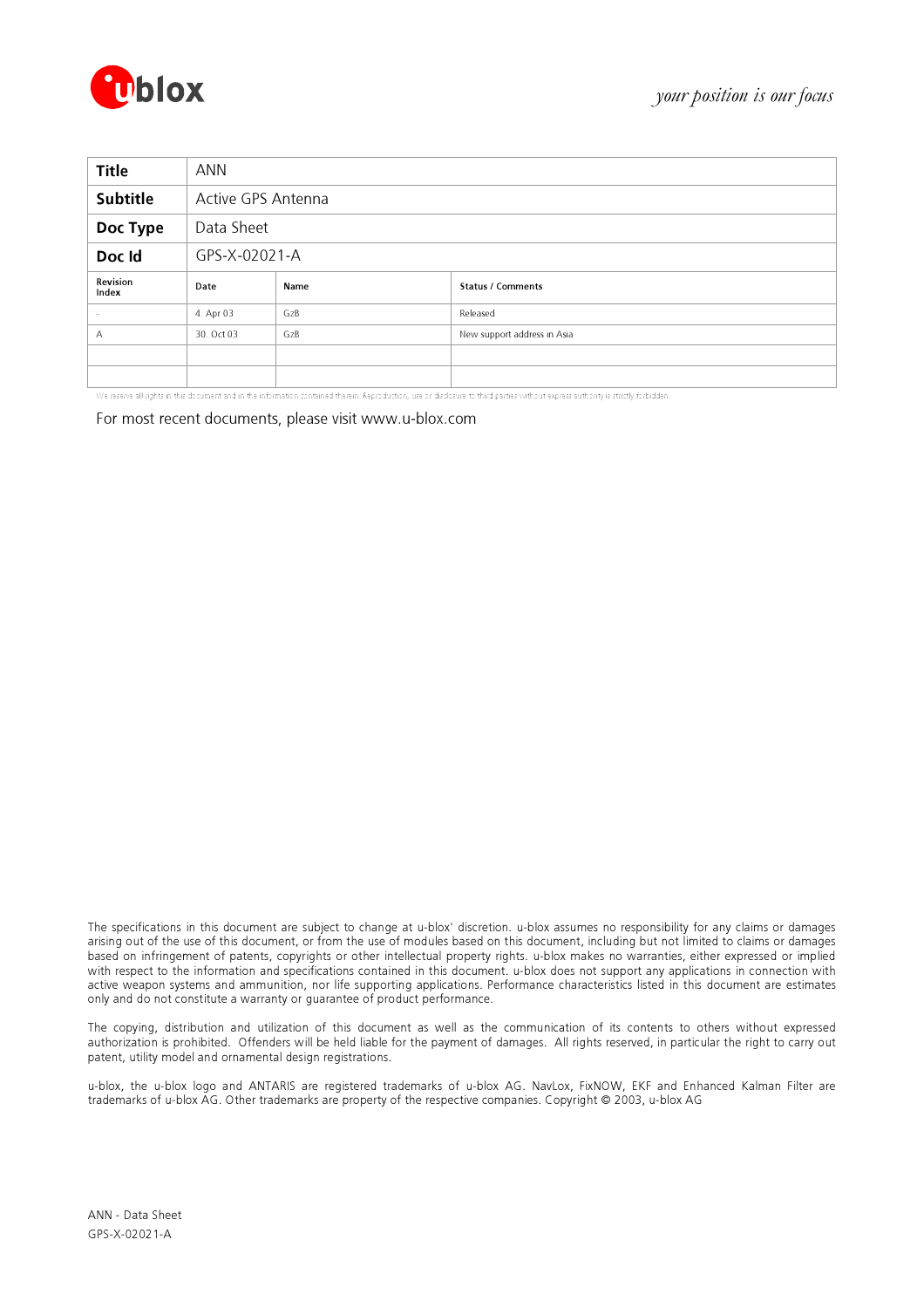

# **Contents**

|                | 1.1 |  |
|----------------|-----|--|
|                | 1.2 |  |
|                | 1.3 |  |
|                |     |  |
|                | 21  |  |
|                | 2.2 |  |
|                | 2.3 |  |
|                |     |  |
|                |     |  |
| 5 <sub>1</sub> |     |  |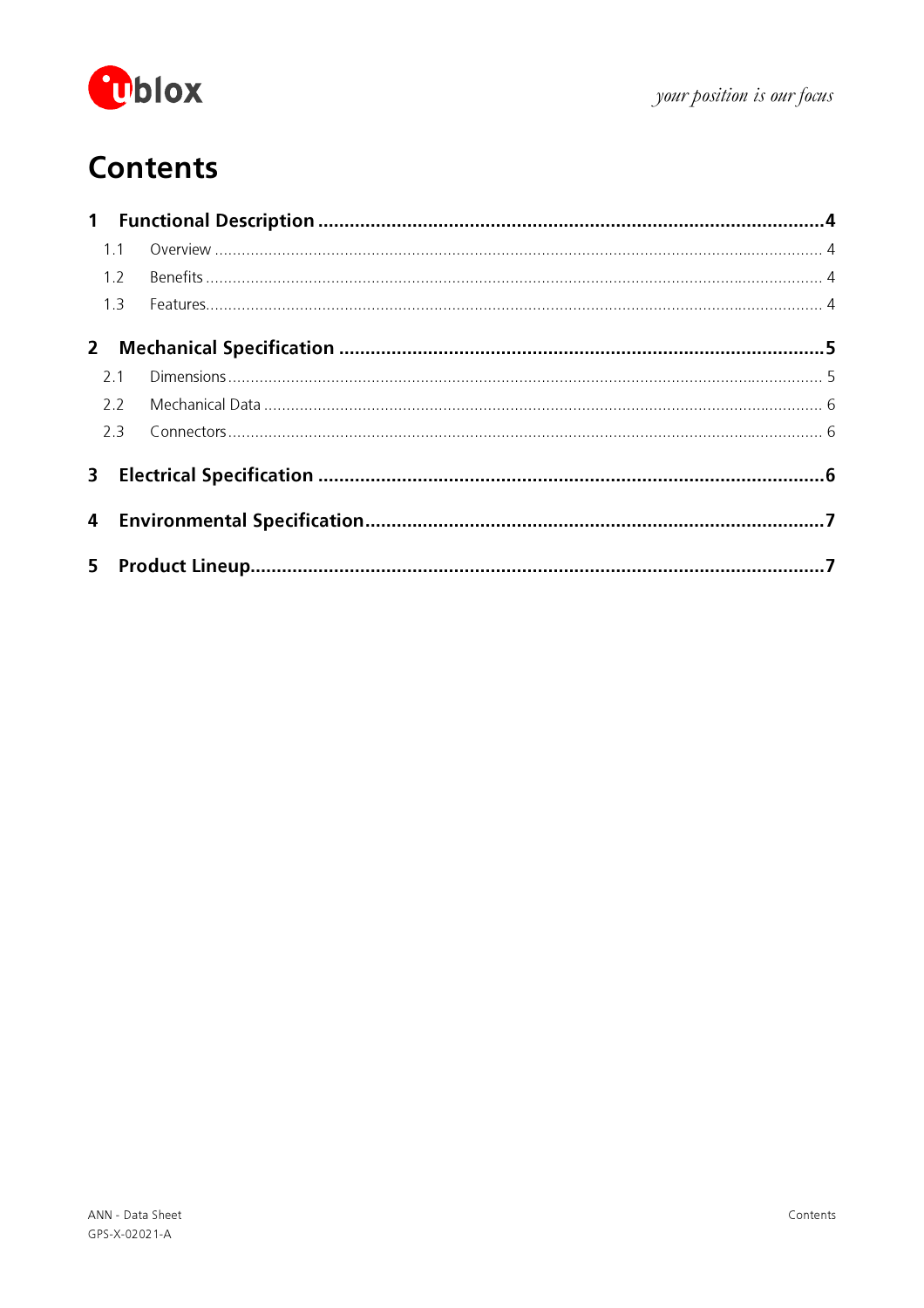

# 1 Functional Description

### 1.1 Overview

ANN offers the performance to exploit the full capabilities of all u-blox GPS receivers. ANN can be operated at a supply voltage of 3 - 5V. ANN is available with SMA, SMB and MCX connectors.

## 1.2 Benefits

- Easy to use
- Compact size
- High performance
- Fast and easy integration
- No antenna know-how necessary

### 1.3 Features

- Built-in low noise amplifier with 27 dB gain and 1.5 dB noise figure
- 5 m coaxial cable
- Magnetic base suitable for mounting on car roof
- Industrial temperature range:  $-40...+85^{\circ}C$
- Wide range of supply voltage: 3 ... 5 V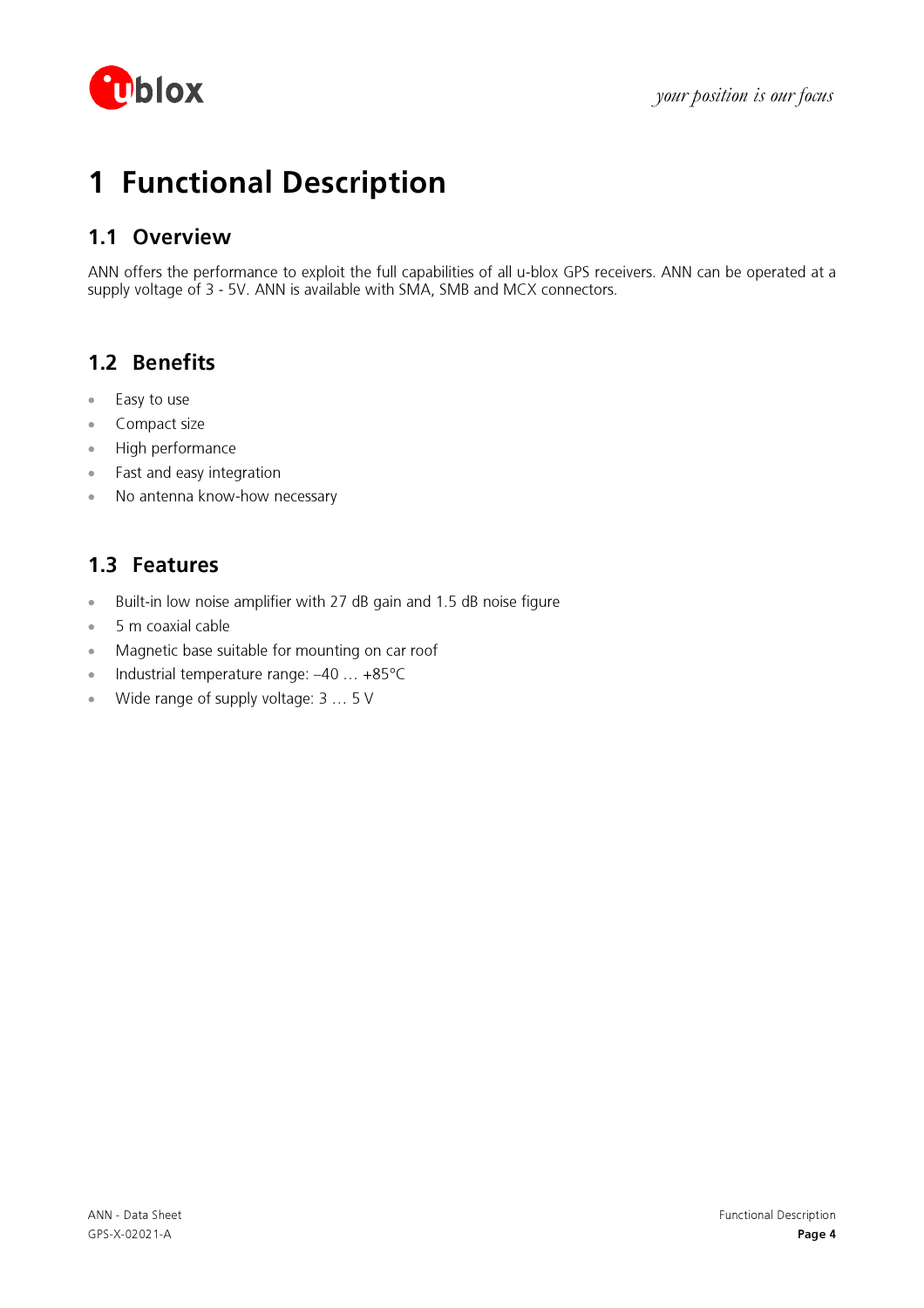

# 2 Mechanical Specification

## 2.1 Dimensions



Figure 1: Mechanical Outline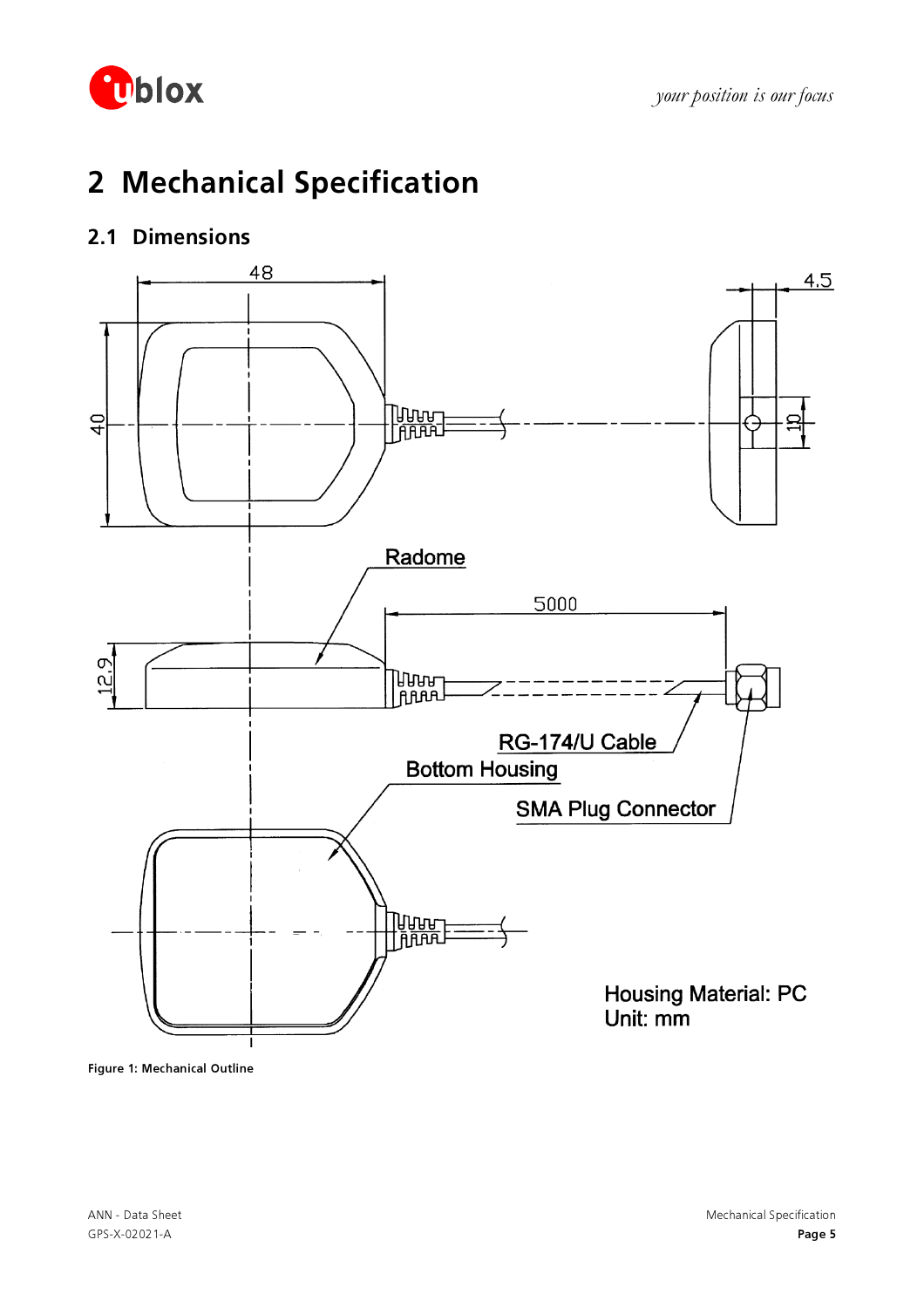

## 2.2 Mechanical Data

| <b>Parameter</b> | <b>Specification</b> |
|------------------|----------------------|
| Weight           | $\leq$ 105 grams     |
| Size             | 48 x 40 x13 mm       |
| Cable            | 5m RG174 standard    |
| Connector        | SMA, SMB, MCX        |
| Mounting         | Magnetic base        |
| Housing Color    | <b>Black</b>         |

Table 1: Mechanical Specification

### 2.3 Connectors



Figure 2: Connectors

# 3 Electrical Specification

| <b>Parameter</b> | <b>Specification</b>                                           |
|------------------|----------------------------------------------------------------|
| Frequency        | 1575 $\pm$ 3 MHz                                               |
| VSWR             | max. 2                                                         |
| Bandwidth        | min. 10 MHz                                                    |
| Impedance        | 50 $\Omega$                                                    |
| Peak Gain        | 4 dBic min. (on 7cm x 7cm ground plane)                        |
| Gain Coverage    | $\ge$ -4dBic at -90° $\le$ $\theta$ $\le$ 90°(over 75% volume) |
| Power Handling   | 1 watt                                                         |
| Polarization     | <b>RHCP</b>                                                    |
| Amplifier Gain   | typ. 27 dB (without cable)                                     |
| Noise Figure     | typ. 1.5 dB                                                    |
| Output VSWR      | max. 2.0                                                       |
| Filtering        | $-35dB$ ( $\pm 100 MHz$ )                                      |
| DC Voltage       | $3$ to $5$ V DC                                                |
| DC Current       | max. 22 mA                                                     |

Table 2: Electrical Specification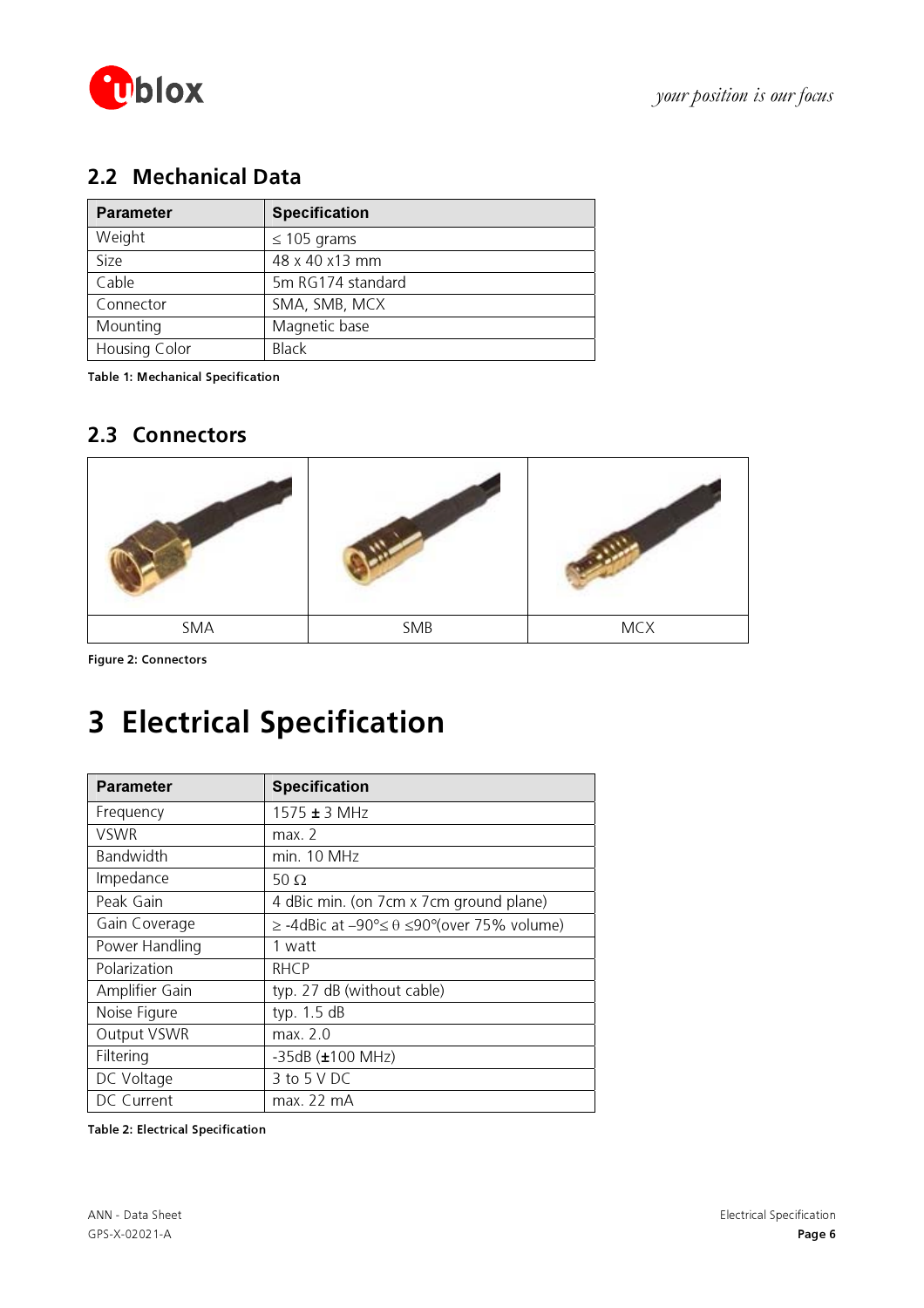

# 4 Environmental Specification

| <b>Parameter</b>             | <b>Specification</b>                       |
|------------------------------|--------------------------------------------|
| <b>Operating Temperature</b> | $-40$ °C $+85$ °C                          |
| Storage Temperature          | $-40 °C = +85 °C$                          |
| Vibration                    | Sine Sweep, 1G(0-P), 10-150-10Hz each axis |
| Humidity                     | 95%~100% RH                                |

Table 3: Environmental Specification

## 5 Product Lineup

| <b>Ordering No.</b> | Product |                                                         |
|---------------------|---------|---------------------------------------------------------|
| ANN-MS-0-005-0      | ANN     | Active Antenna, 5m cable, SMA connector<br>Single units |
| ANN-MS-1-005-0      | ANN     | Active Antenna, 5m cable, SMB connector<br>Single units |
| ANN-MS-2-005-0      | ANN     | Active Antenna, 5m cable, MCX connector<br>Single units |

Table 4: Ordering Information